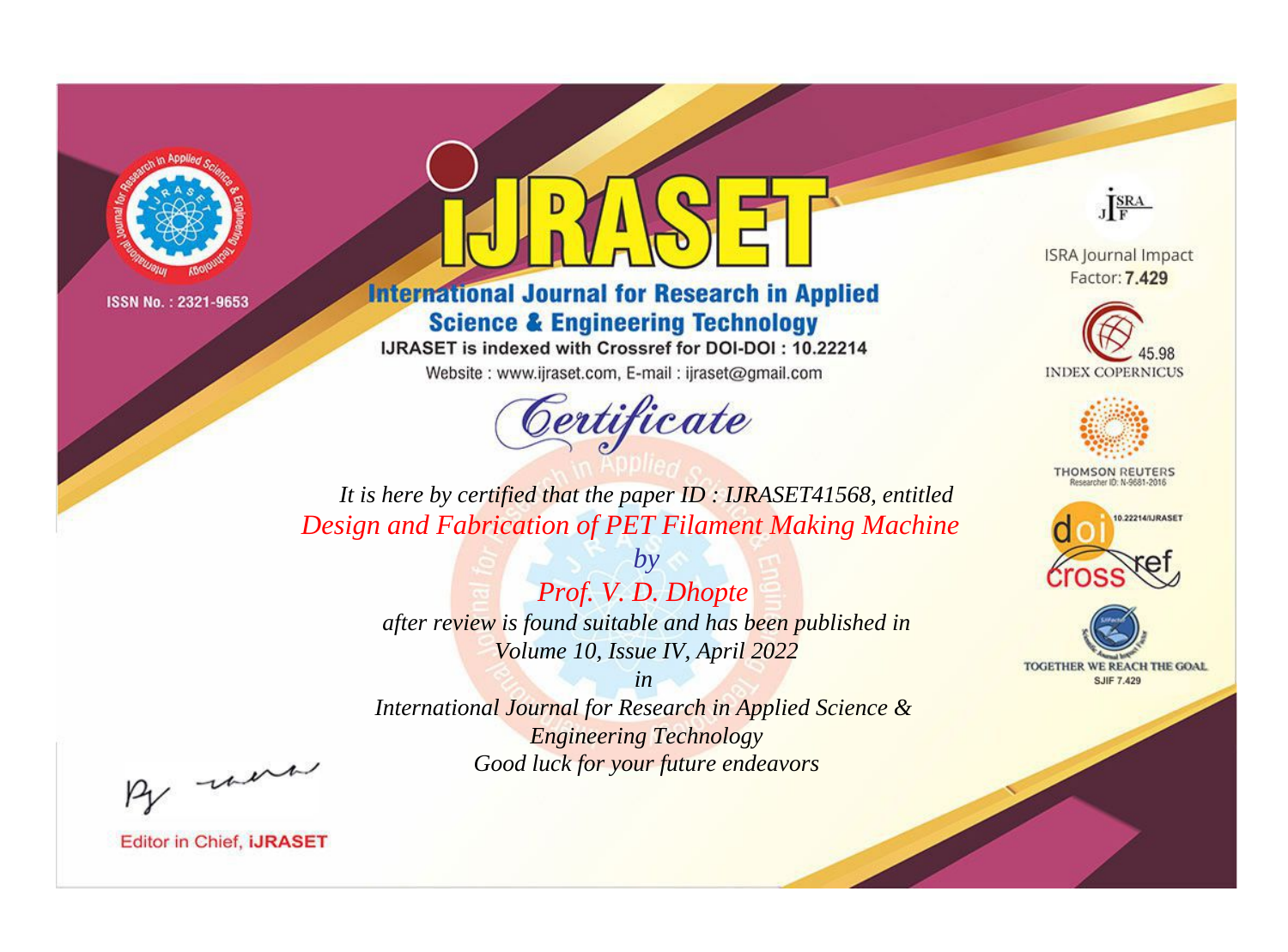

# **International Journal for Research in Applied Science & Engineering Technology**

IJRASET is indexed with Crossref for DOI-DOI: 10.22214

Website: www.ijraset.com, E-mail: ijraset@gmail.com



JERA

**ISRA Journal Impact** Factor: 7.429





**THOMSON REUTERS** 



TOGETHER WE REACH THE GOAL **SJIF 7.429** 

*It is here by certified that the paper ID : IJRASET41568, entitled Design and Fabrication of PET Filament Making Machine*

> *Gaurav S. Parate after review is found suitable and has been published in Volume 10, Issue IV, April 2022*

*by*

*in* 

*International Journal for Research in Applied Science & Engineering Technology Good luck for your future endeavors*

By morn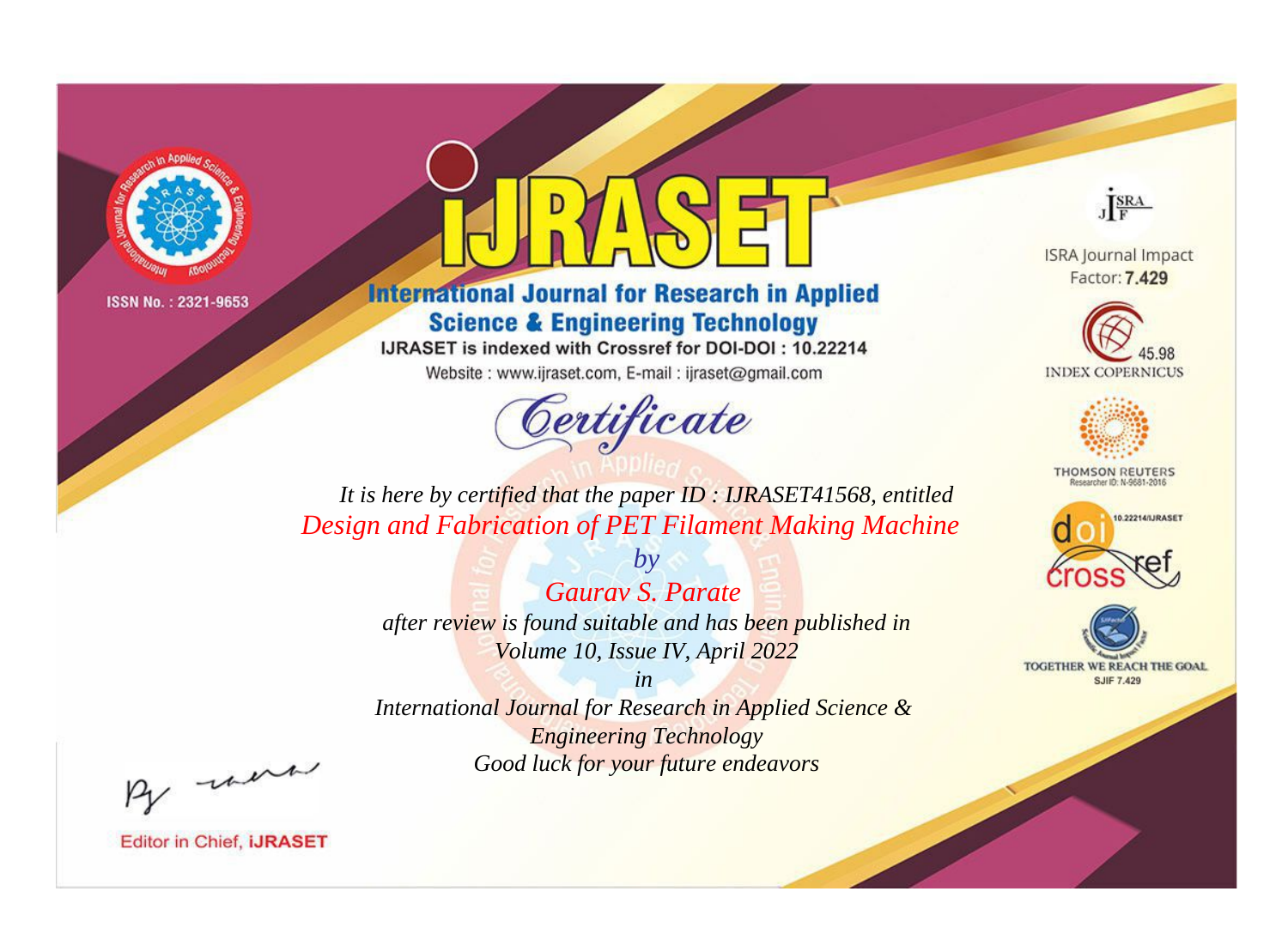

# **International Journal for Research in Applied Science & Engineering Technology**

IJRASET is indexed with Crossref for DOI-DOI: 10.22214

Website: www.ijraset.com, E-mail: ijraset@gmail.com



JERA

**ISRA Journal Impact** Factor: 7.429





**THOMSON REUTERS** 



TOGETHER WE REACH THE GOAL **SJIF 7.429** 

*It is here by certified that the paper ID : IJRASET41568, entitled Design and Fabrication of PET Filament Making Machine*

> *Madhur P. Narkhede after review is found suitable and has been published in*

*by*

*Volume 10, Issue IV, April 2022 in* 

*International Journal for Research in Applied Science & Engineering Technology Good luck for your future endeavors*

By morn